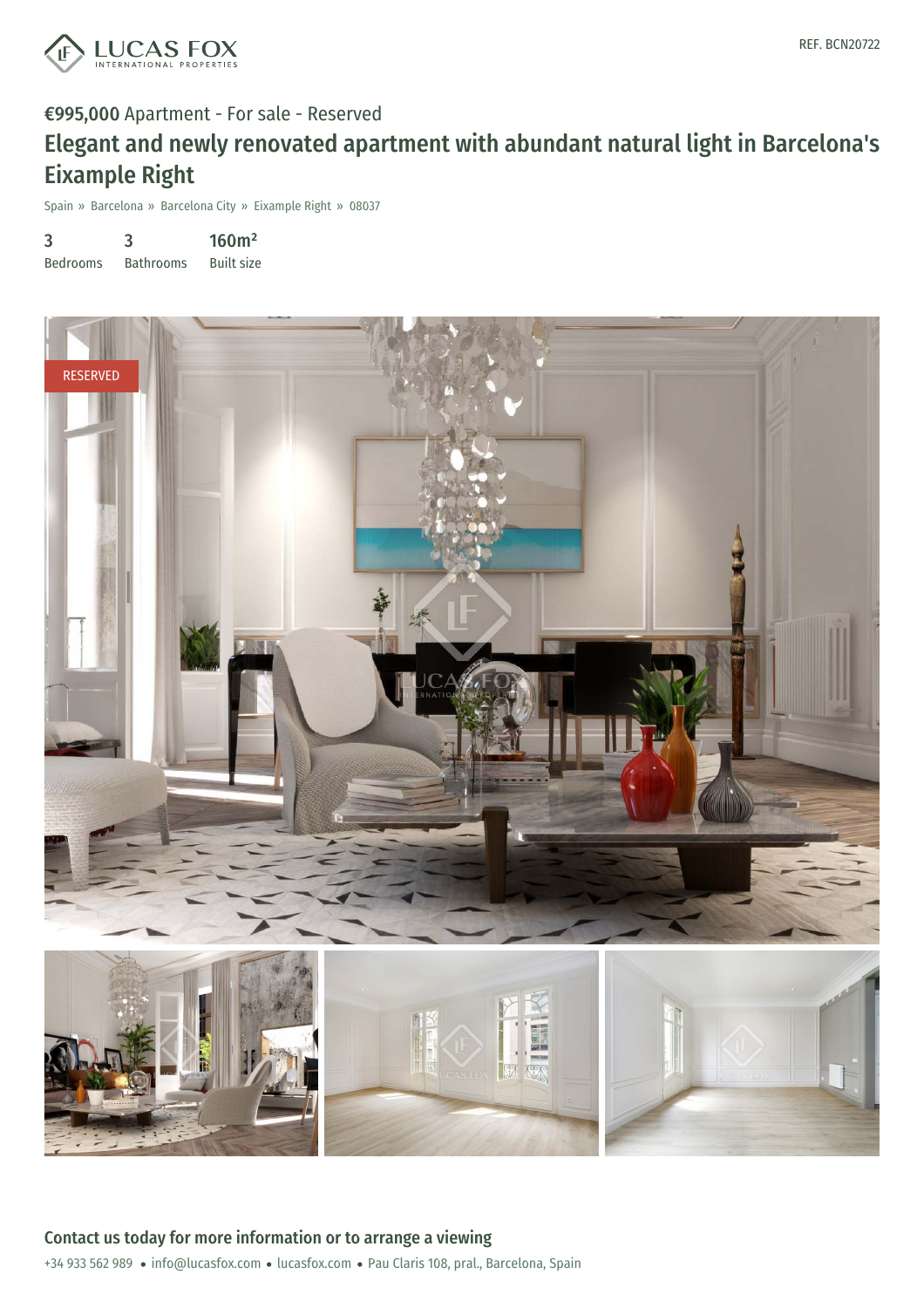

### €995,000 Apartment - For sale - Reserved Elegant and newly renovated apartment with abundant natural light in Barcelona's Eixample Right

Spain » Barcelona » Barcelona City » Eixample Right » 08037

3 Bedrooms 3 Bathrooms 160m² Built size

**OVERVIEW** 

### Beautiful period property with 3 bedrooms and 3 bathrooms for sale on Carrer Provença, at the heart of Barcelona.

Located in a charming period building, dating back to 1936, on Carrer Provença, we find this brand new fourth floor apartment for sale. The building features a classic wooden lift and a full-time concierge service, as well as a storage room for each of the owners on the rooftop. There are 2 properties per floor.

This beautifully renovated 3-bedroom apartment is the ideal city centre home for families seeking a spacious apartment with high-quality materials and finishes. It has a surface area of 160 m² (130 m² registered) and has been cleverly designed by the prestigious developer to offer a flexible layout. The apartment offers a sunny living and dining area, with high ceilings and decorative mouldings, which overlooks the street and is backed by a spacious kitchen and a utility room, a bathroom and a bedroom or study.

At the opposite end of the property we find a total of 3 bedrooms, one of which is the immense suite, with chic built-in wardrobes, a balcony and private bathroom, making it particularly impressive. Two further bathrooms are shared by the remaining bedrooms.



[lucasfox.com/go/bcn20722](https://www.lucasfox.com/go/bcn20722)

Lift, High ceilings, Natural light, Period Building, Period features, Wooden flooring, Modernist building, Air conditioning, Alarm, Balcony, Built-in wardrobes, Domotic system, Double glazing, Exterior, Heating, Transport nearby, Views, Walk-in wardrobe